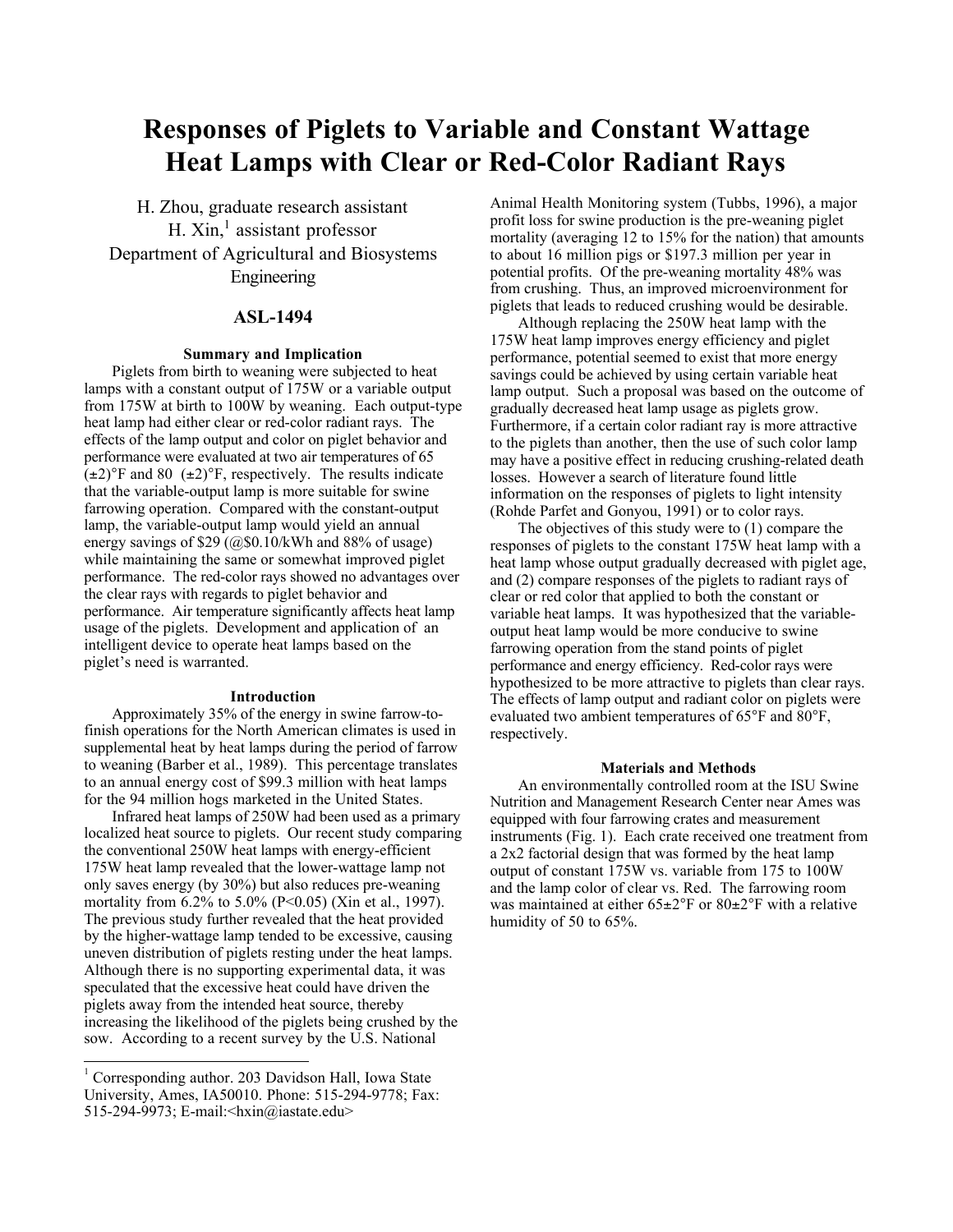

**Figure 1. A top view of the experiment farrowing unit.**

The floors of each farrowing crate were made of woven wire, plastic slat, and woven wire covered by black rubber mat, respectively, for the sow (Yorkshire x Landrace), creep and the front end of the crate, i.e., heat lamp area. Two heat lamps were used per crate, suspended 18 in. (45 cm) above the floor. They were turned on one day before the expected farrowing. The heat lamps were initially located in the back of the crates, and relocated to the front of the crates when the piglets reached 2 days of age. The total wattage output per crate was equally divided between the two heat lamps. The variable heat lamp wattage was regulated with a heat lamp rheostat controller (Model F911, Osborne Industries, Osborne, KS), with the starting wattage of 175W and lowered 12.5W every 3 days during the 21-day lactation period.

Heat lamp usage (HLU), defined as the percentage of litter mates using the heat lamp at the time of sampling, was continuously measured with a low-profile, platform loadcell scale (Model 642-A5-50kg-3MP2, Revere Transducers, Cerritos, CA) situated underneath the heated floor in the front of the crate. The emf output of the scale (10 mV/kg/V) was sampled every 10 seconds with a PCbased data logging system (CR10 module, Campbell Scientific, Inc., Logan, UT) and stored as 10-minute averages. The average number of pigs using the heat lamps was determined by dividing the projected piglet body weight into the total weight as recorded by the data-logging system. Each crate also was equipped with a high-speed aperture lens video camera (Panasonic, WV-CP410) used in conjunction with a time-lapse video recorder (Panasonic, AG-6730) to continuously record the locomotive behavior of the piglets.

Four replicates were conducted for each of the heat lamp output, color, and air temperature combinations. The effect of the treatments on the piglet behavior and performance was analyzed by General Linear Model procedure and Duncan's multiple mean comparison using a complete randomized block design (SAS, 1994).

#### **Results and Discussion**

The average HLU, daily gain, pre-weaning mortality, lamp failure rate, and electricity use for the experimental treatments are presented in Table 1. The daily HLU patterns of the piglets from 3 to 20 days of age at 65°F and 80°F room temperatures are shown in Figure 2 for the constantoutput heat lamps and in Figure 3 for the variable-output heat lamps. Because heat lamps were located in the back of the farrowing crates during the first 2 days, HLU during this period was not measured by the electronic method.

As can be noted from Table 1, there was no significant difference in HLU between the clear and red heat lamps regardless of the output type or the ambient temperature levels tested. This outcome was in contrast to the original hypothesis that the red-color heat lamps might be more attractive than the clear color to piglets. Hence, it is not advisable to spend extra money on the red-color heat lamps for swine farrowing units.

Because HLU was independent of the lamp colors, pooled averages from both colors were used to determine the daily mean HLU at each room temperature. As shown in Figures 2 and 3, HLU tended to be fairly constant during the first 6 days, especially at the lower room temperature. It then gradually declined with age.

The effects of ambient temperature on HLU were obvious, averaging 52 to 58% for the cool temperature (65°F) and 7 to 10% for the warm temperature (80°F). The outcome of this study parallels that as observed by Xin et al. (1996) for piglets during different production seasons of the year. The results suggest that a device that controls the operation of the heat lamps based on the dynamic need of the piglets, e.g., day vs. night where a substantial change in room temperature exists, would be beneficial from both the energy efficiency and the animal comfort points of view. Also shown in Table 1, the higher room temperature has some suppressing effects on the average daily gain (ADG) of the piglets ( $P<0.05$ ). Moreover, HLU tended to decline more quickly for the constant output than for the variable output (Figures 2 and 3), indicating a better suitability of the variable output for the piglets. Furthermore, piglets subjected to the variable heat lamp had somewhat improved ADG (254 g/day) and lower mortality rate (7.0%) than piglets subjected to the constant heat lamp (247 g/day; 8.4%). However, no statistical significance was detected (P>0.05) due to the large variability within the treatments. The relatively high mortality rates in this study were due to the small number of the experimental units (two litters per replicate and a total of eight litters per treatment).

Perhaps the most attractive aspect of using the variableoutput heat lamp would be the energy savings of 21% or 0.9 kWh/crate/day compared with its constant-output counterpart. Assuming an annual farrowing operation of 320 days and an electric cost of \$0.10/kWh, the annual energy savings would be \$29 per crate. At the retail price of roughly \$30 per rheostat that can control two crates, the controller can be paid off in 6 months. The variable-output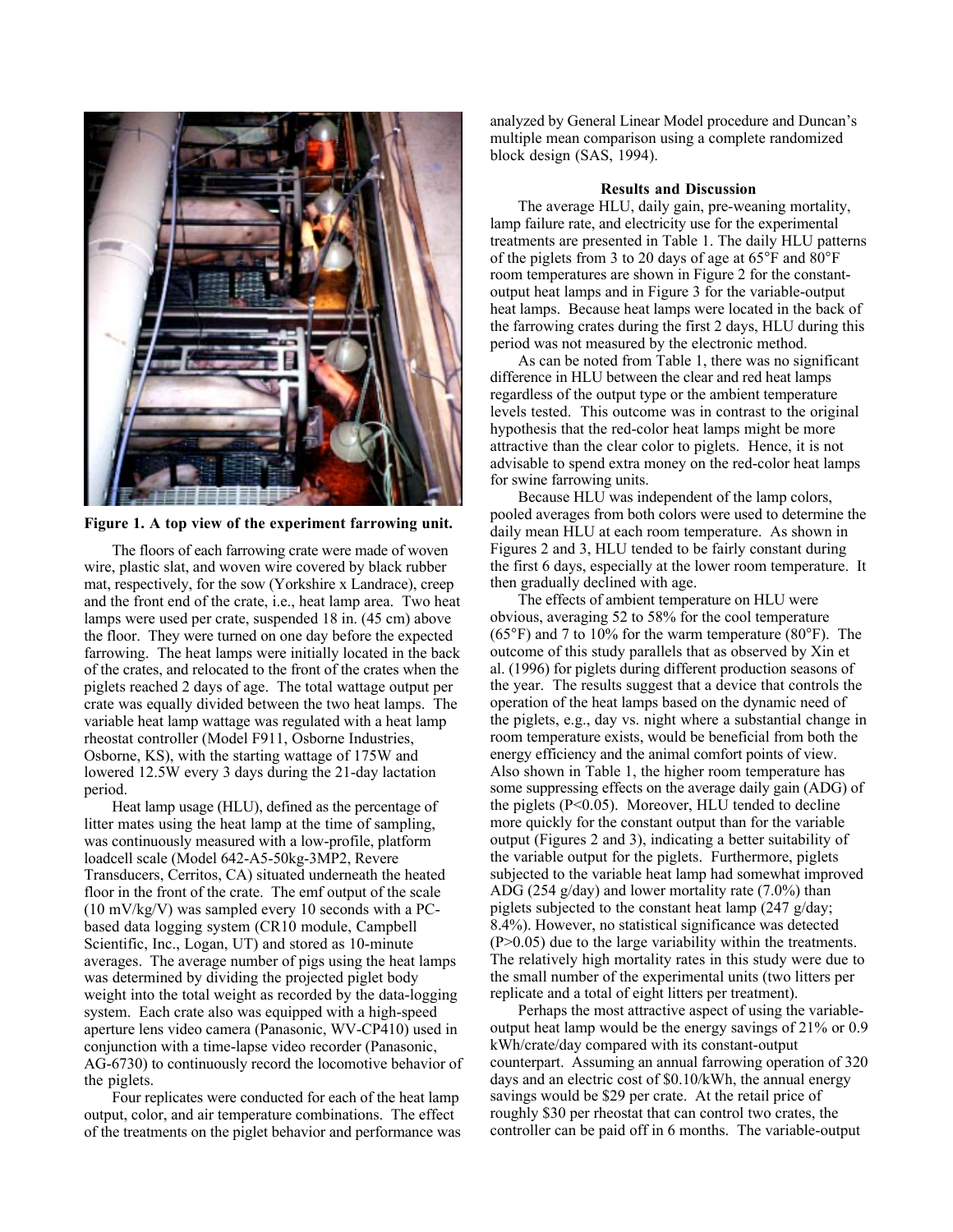heat lamps also tend to last longer than the constant-output heat lamps, a possible result of less heat load on the filament.

#### **Acknowledgments**

Funding for this study was provided by the Iowa Energy Center. The cooperation provided by the staff at the ISU Swine Nutrition and Management Research Center in scheduling sows for this study is also appreciated.

### **References**

Barber, E. M., H. L. Classen, and P. A. Thacker. 1989. Energy use in the production and housing of poultry and swine - an overview. *Can. J. Anim. Sci.* 69:7-21.

- Rolde Parfet, K. A. and H. W. Gonyou, 1991. Attraction of newborn piglets to audiotory, visual, olfactory and tactile stimuli. *Journal of Anim. Sci*. 69:125-133.
- SAS Institute. 1994 SAS/STAT Users' Guide. version 6,  $4<sup>th</sup>$  ed. vol. 2. Cary, NC.
- Tubbs R., 1996. Preweaning mortality robs potential profits. National Hog Farmer. No. 22, Spring, 1996.
- Xin, H. , H. Zhou, and D. S. Bundy. 1997. Comparison of energy use and piglet performance between the conventional and an energy-efficient heat lamp. *Applied Engineering in Agriculture* 13(1):95-99.
- Xin, H. H. Zhou, and D. S. Bundy. 1996. Heat lamp usage by neonatal piglets. Swine Research Report SA-634. ISU Extension, Ames, Iowa. Pp117-124.

| Heat Lamp    | Room              | Lamp      | <b>HLU</b>           | <b>ADG</b>            | Death                              | Tot. Lamp        | <b>Electricity Use</b> |
|--------------|-------------------|-----------|----------------------|-----------------------|------------------------------------|------------------|------------------------|
| Output       | Temperature       | Color     | $(\%)$               | (g/day)               | $(\%)$                             | Failure          | (kWh/crt/day)          |
| $175 - 100W$ | $80\pm2\degree F$ | Red       | 10(2)                | $229(4)^{1}$          | $10.9(2.0)^1$                      |                  | 3.3                    |
|              |                   | Clear     | $10(2)^{1}$          | $238(12)^1$           | $4.5(2.5)^1$                       | $\boldsymbol{0}$ | 3.3                    |
|              |                   | Avg./Tot. | $10(1)^{b}$          | $23\overline{4(6)}^5$ | $7.\overline{7(1.9)}^{\mathrm{a}}$ |                  | 3.3                    |
|              | $65 \pm 2$ °F     | Red       | $58(4)^1$            | $255(16)^1$           | $2.5(2.5)^{1}$                     | $\boldsymbol{0}$ | 3.3                    |
|              |                   | Clear     | $57(2)^1$            | $294(20)^{1}$         | $10.3(4.0)^{1}$                    | $\boldsymbol{0}$ | 3.3                    |
|              |                   | Avg./Tot. | $57(2)^{a}$          | $274(14)^{a}$         | $6.4(2.5)^{a}$                     | $\boldsymbol{0}$ | 3.3                    |
|              | Overall           |           | $34(6)^{x}$          | $254(8)^{x}$          | $7.0(1.6)^{x}$                     |                  | $3.3^y$                |
| 175W         | $80\pm2\degree F$ | Red       | $6(2)^{1}$           | $232(22)^{1}$         | $6.1(2.0)^{1}$                     |                  | 4.2                    |
|              |                   | Clear     | $8(3)^{1}$           | $225(20)^1$           | $4.5(2.5)^1$                       | 1                | 4.2                    |
|              |                   | Avg./Tot. | $7(2)^{b}$           | $228(14)^{b}$         | $5.2(1.5)^{b}$                     | $\overline{2}$   | 4.2                    |
|              | $65 \pm 2$ °F     | Red       | $52(4)^1$            | 266(9)                | $10.5(6.0)^{1}$                    | $\boldsymbol{0}$ | 4.2                    |
|              |                   | Clear     | $52(4)^1$            | $265(13)^{1}$         | $12.6(5.0)^{1}$                    | $\boldsymbol{0}$ | 4.2                    |
|              |                   | Avg./Tot. | $52(3)^{a}$          | $266(7)^{a}$          | $11.5(3.7)^{a}$                    | $\boldsymbol{0}$ | 4.2                    |
|              | Overall           |           | $30(6)$ <sup>y</sup> | $247(9)^{x}$          | $8.4(2.2)^{x}$                     | $\overline{2}$   | $4.2^x$                |

Table 1. Average heat lamp use (HLU), daily gain, mortality rate of piglets, lamp failure rate, and electricity use for heat lamps with different output types and radiant colors under warm and cool ambient temperatures. Mean (standard error).

Column means followed by different superscript numbers within each room temperature or heat lamp output type differ significantly (P<0.05) between the clear and red colors.

Column means with different superscript letters of "a" and "b" within each heat lamp output type differ significantly (P<0.05) between the cool and warm room temperatures.

Column means with different superscript letters of "x" and "y" differ significantly (P<0.05) between the variable output and the constant output.